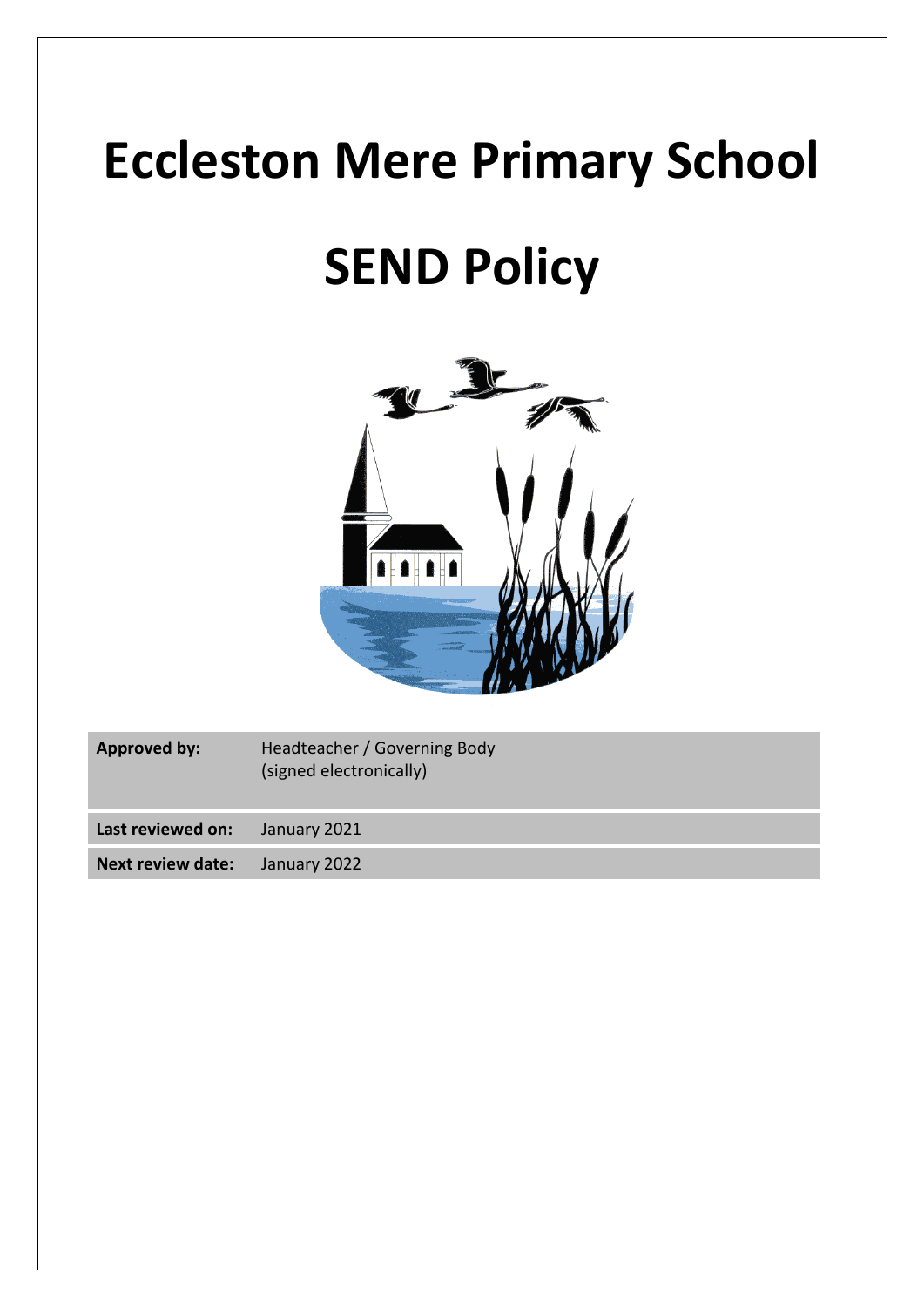#### **AWARDS AND RECOGNITION**

"The school takes very good care of those pupils who have SEN and/ or disabilities"

Ofsted 2017 recognised that children who are vulnerable and / or have a Special Educational Need are well-supported.

Ofsted 2017

"The SENCo has strong working relationships with staff, pupils, parents, carers and other professionals. This helps everyone play a part to put in place detailed support plans for each pupil with SEND"

Ofsted 2021 recognised that leaders keep a keen eye on the progress of all pupils, including vulnerable pupils and pupils with SEND. They also documented that support is given to ensure that staff are doing all they can to meet pupils' needs. This includes training staff to support pupils emotionally, as well as academically.

Ofsted 2021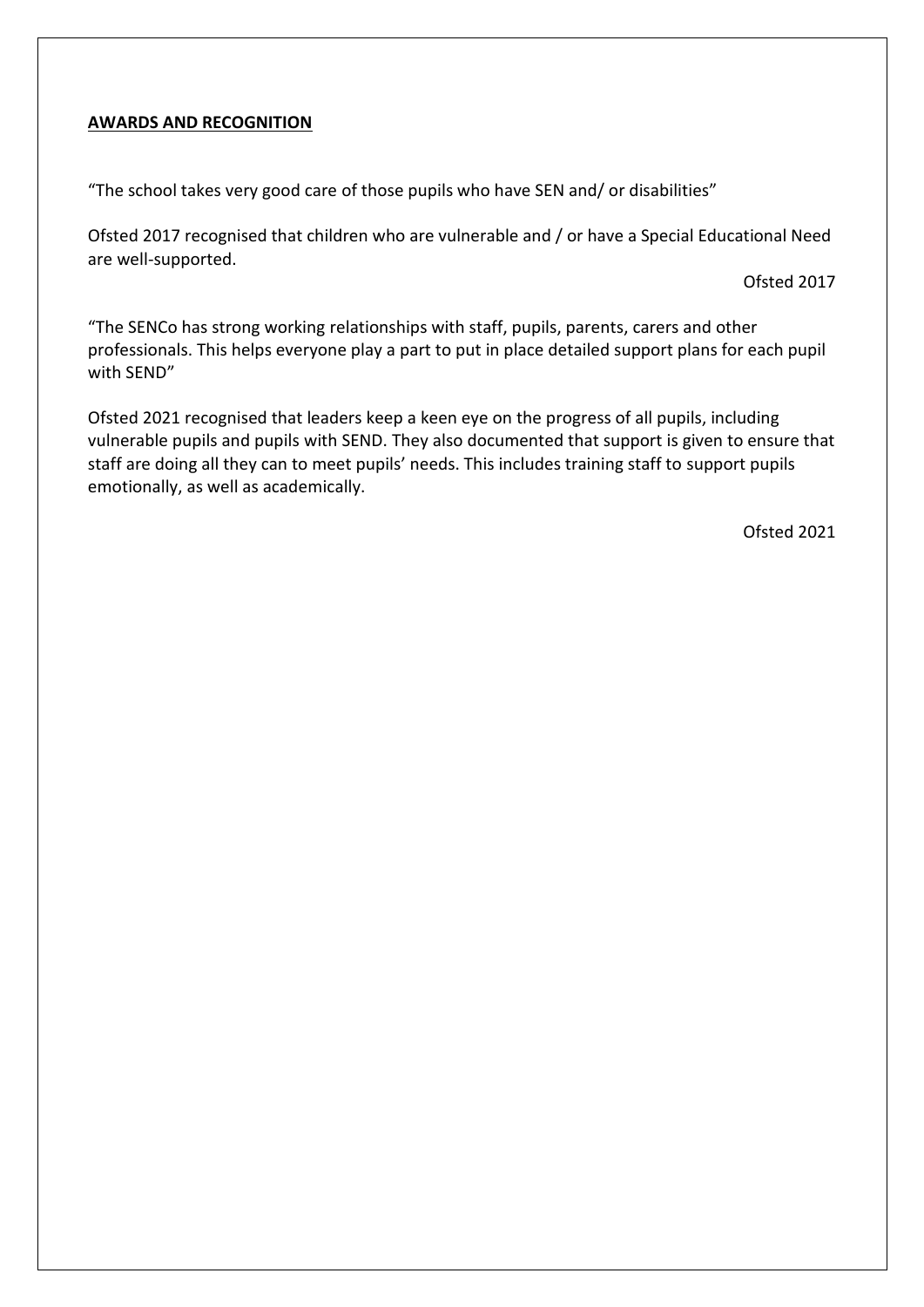## **POLICY STATEMENT FOR ADDITIONAL EDUCATIONAL NEEDS AND DISABILITY**

## **CHILDREN WITH ADDITIONAL NEEDS AND DISABILITIES**

**"A child or Young Person has SEN if they have a learning difficulty or disability which calls for Special Educational Provision to be made for him or her.**

**A child of compulsory school age or a young person has a learning difficulty or disability if he or she:**

- **Has a significantly greater difficulty in learning than the majority of, others the same ages, or**
- **Has a disability which prevents or hinders him or her from making use of facilities of a kind generally provided for others of the same age in mainstream schools or mainstream post- 16 institutions (Children and Families Act 2014).**

Nationally approximately 15.5% of pupils may have some Special Educational Needs or disability at one time.

For the greater majority their special needs will be met in school. Only in a smaller minority of cases (around 2% of children), will the Special Educational Need or disability be of a severity or complexity, which requires the LEA to arrange the SEN provision through the statementing process.

At Eccleston Mere we have acknowledged the need for Additional Needs provision within school. All teachers recognise their responsibility in identifying and in making appropriate provision for children in their care. Other resources (classroom assistants, helping adults, therapists etc.) are used frequently and sensitively to allow necessary adjustments to be made to meet our policy, drawn up with the co-operation with all the staff.

# **VISION STATEMENT AND INTENT**

# *"All pupils share the right to a broad and balanced curriculum"*

Our primary aim is to ensure that children with additional needs and disability develop and learn successfully by working alongside other children. In this way, the quality of education for all our children is enhanced and their needs met. Within this school, the focus will be on meeting the needs of each child and ensuring that they have access to all areas of the curriculum. This might require modification to the curriculum.

The environment of the classroom and the school as a whole will influence the extent to which schemes of work can be successfully brought together to meet each pupil's needs. We feel our school provides an atmosphere of encouragement and an environment that is both stimulating and supportive where every child is a valued member of the community. The specific objectives of our Additional Needs Policy are as follows:

- To identify pupils with Additional Educational Needs and to ensure that their needs are met.
- To ensure that children with Additional Educational Needs and disability join in with all the activities in the school.
- To ensure that all learners make the best possible progress.
- To ensure parents are fully informed of their child's special needs and provision that is provided.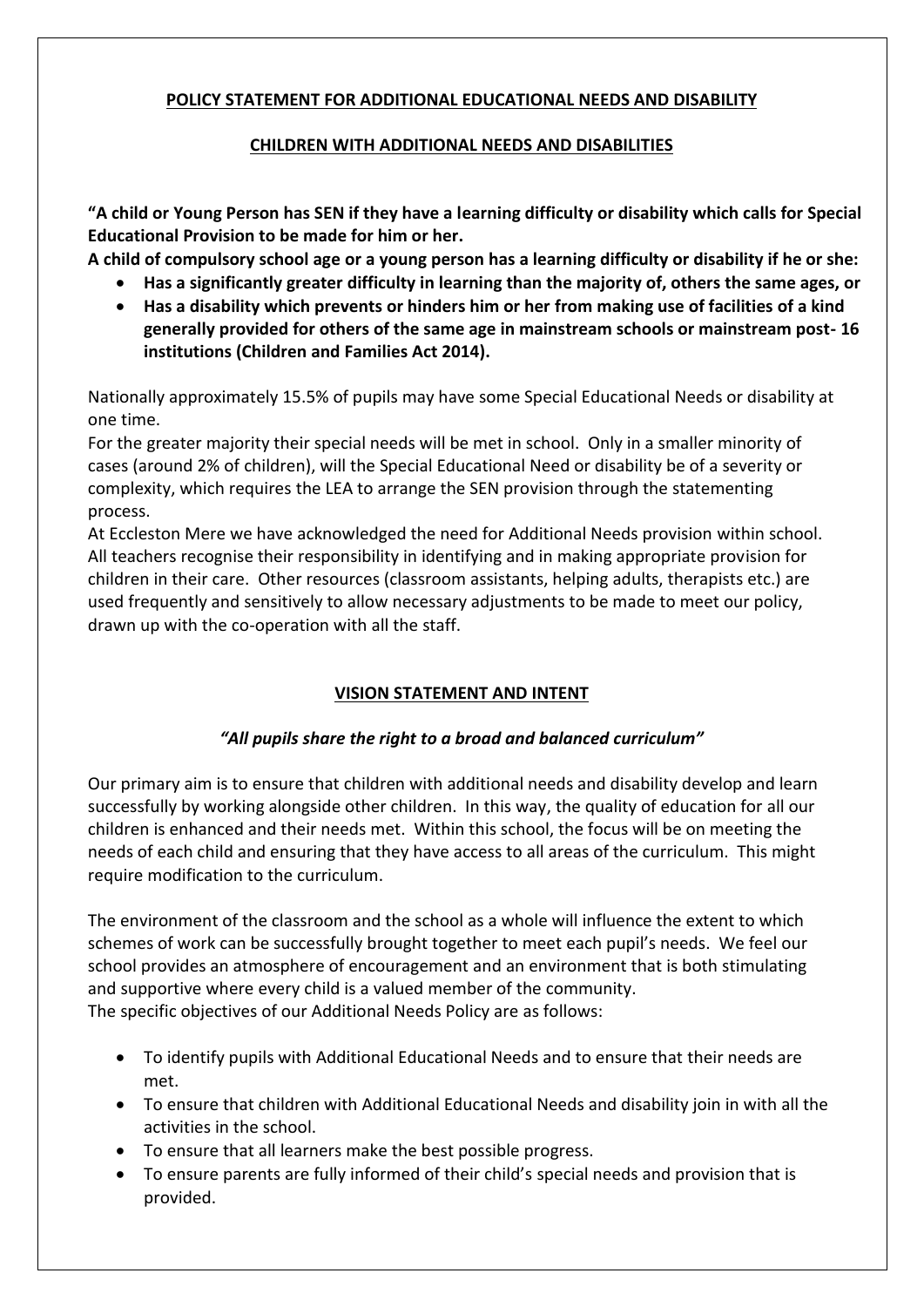- To ensure that learners express their views and are fully involved in decisions which affect their education.
- To promote effective partnership and involve outside agencies when appropriate.
- To promote inclusive practice and the sharing of this good practice.
- To promote an innovative approach to Special Educational Needs and disability.
- To ensure that there is effective communication between parents and school.
- To ensure that children are fully included and access a broad and balanced learning curriculum that is specific to their individual needs.

## **ROLES AND RESPONSIBILITIES**

The school has a named Special Needs Co-ordinator (SENCo), Mrs Amanda Noblett and a member of the Governing Body who takes a special interest in additional needs provision, Mrs Victoria Atherton. The Governing Body, as a whole is responsible for making provision for pupils with additional needs and disability.

Provision for pupils with additional needs is a matter for all the school staff. In addition to the Governing Body, the Head Teacher and the SENCO, all other members of staff have important dayto-day responsibilities.

At Eccleston Mere, all staff are involved in the development of the school's additional needs policy and are fully aware of the school's procedures for identifying, assessing and making provision for pupils with additional needs and disabilities.

## **THE ROLE OF THE GOVERNING BODY**

The Governing Body, in cooperation with the Head Teacher, determines the school's general policy and approach to provision for children with additional needs and disability. They have established the appropriate staffing and funding arrangements and maintain a general oversight of the school's work. They have appointed a committee to take a special interest in the school's work on behalf of children with additional needs and disability. They must report annually to parents on their policy for additional needs.

## **ADMISSION ARRANGEMENTS**

Admission arrangements to Eccleston Mere are as indicated in the prospectus. Parents who have a child who has an additional need and are considering Eccleston Mere as a suitable school, should refer to 'Local Offer' as presented on the school's and LEA website. This outlines clearly provision for children with an additional need at Eccleston Mere. Parents approaching school regarding the admission of a child with additional needs or having a disability will be provided with the required information and given the opportunity to look around school.

Eccleston Mere will make every effort to meet the needs of any child whatever their Special Educational requirements.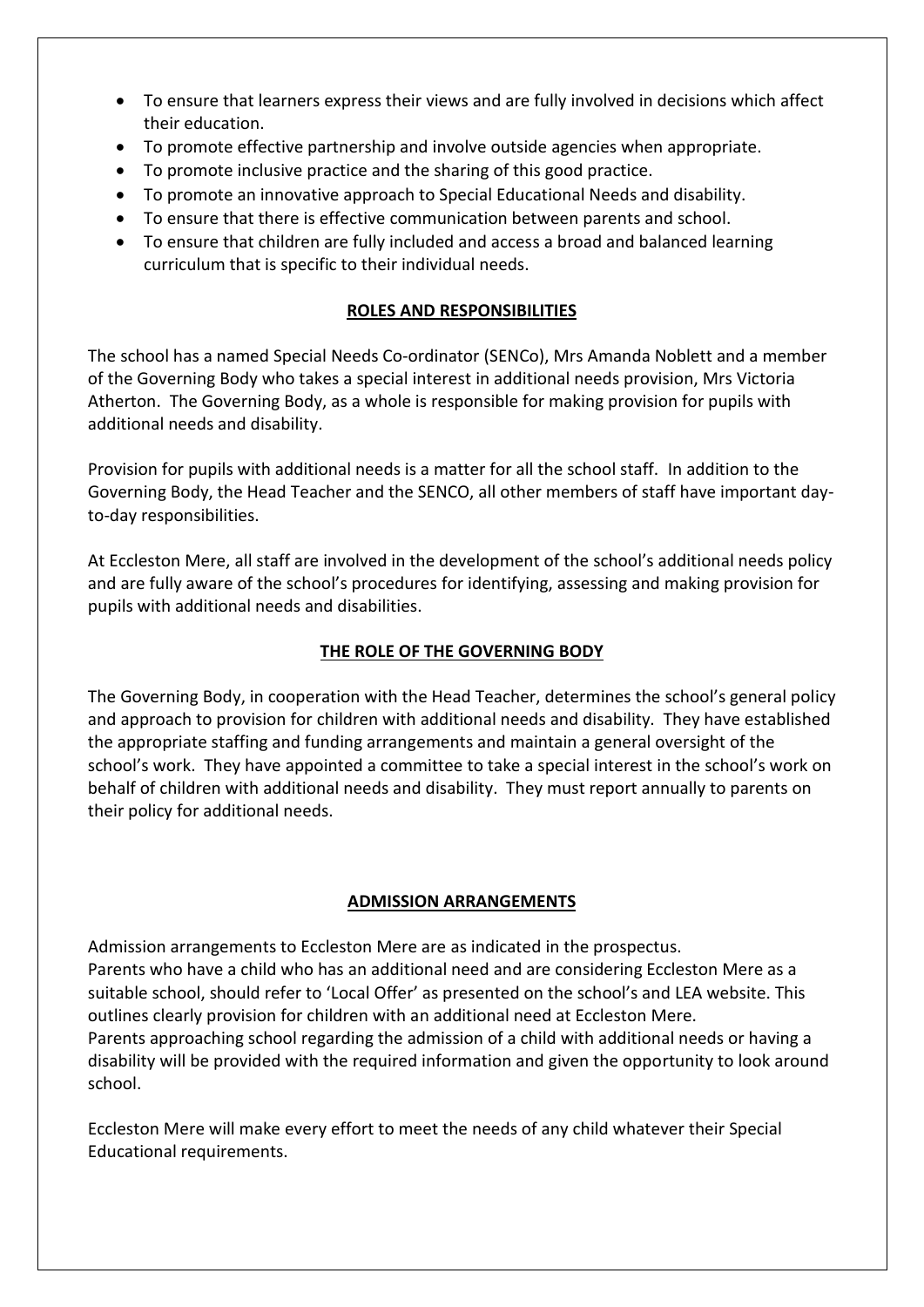## **INTEGRATION OF CHILDREN WITH ADDITIONAL NEEDS AND DISABILITY**

Our school policies offer a detailed and structured learning progression and are designed to cater for pupils of all abilities. We aim to give support to children with additional educational needs within the classroom situation. As far as possible we hope to be able to identify and cater for the needs of those children ourselves. It is our intention to provide access for all pupils with additional educational needs to a balanced, broadly based curriculum including the National Curriculum.

Good classroom organisation for effective learning will include:

- 1) Quality first teaching.
- 2) Flexible grouping of pupils
- 3) Co-operative learning among pupils.
- 4) Effective use of support from, learning support assistants, therapists and outside agencies.
- 5) Highly differentiated activities.
- 6) The implementation of a range of teaching strategies.
- 7) Access to a bespoke curriculum where children are working below age related expectations.
- 8) Multi-sensory approaches to learning.
- 9) Use of the 'preparation for adulthood' toolkit.
- 10) Access to a creative curriculum e.g.: baking, sensory science, sensory play and living language.

The way the curriculum is modified and presented, the rate of progress through the curriculum and the manner in which the pupil responds will need to be adjusted on an individual basis to allow children with additional needs or disability to be fully integrated within the school.

## **SPECIALIST TEACHING**

At Eccleston Mere all staff are considered to be teachers of children with an additional need. The school does not have any specialist teaching units but does have a wealth of experience in teaching children who have specific and complex additional needs. The following list is not exhaustive, but outlines some of the children that staff have worked with over a period of years.

- 1) Children whose first language is not English.
- 2) Children with Downs Syndrome, William's Syndrome, Autism and ADHD.
- 3) Children with receptive language difficulties.
- 4) Children with reading difficulties.
- 5) Children with physical difficulties.
- 6) Children with hearing difficulties.
- 7) Children with global delay.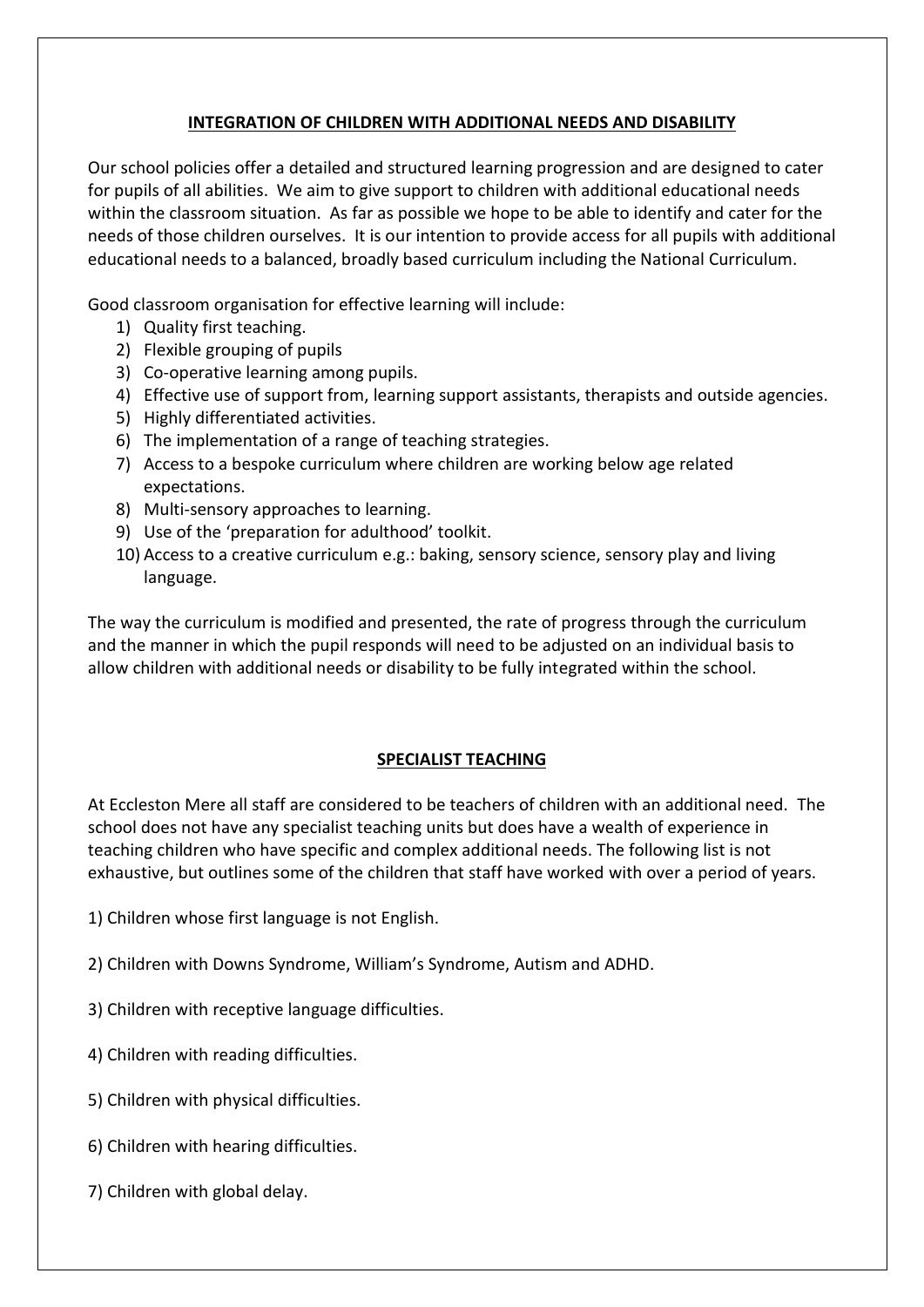8) Medically sick children.

## **NURSERY**

Within St Helens Education Authority, it is policy to give priority nursery places to children with additional needs and disabilities.

The nursery is staffed by a full-time teacher and a level 3 teaching assistant. Additional staff have been placed in the nursery as and when needed. Within the nursery setting the children are observed and their needs assessed. This early knowledge of children with additional needs and disabilities has enabled provision to be put in place at the earliest opportunity.

Early identification of children with additional needs is very important. Staff at Eccleston Mere are highly effective in recognising any difficulties a child may be experiencing. There are regular discussions between the SENCO and staff and formal meetings are held during each term, where concerns regarding children are raised and the progress of others discussed. All children have vision and hearing tests during their foundation year and their parents will have the opportunity to talk to the school nurse about any health concerns.

# **THE CODE OF PRACTICE FOR THE IDENTIFICATION AND ASSESSMENT OF SPECIAL EDUCATIONAL NEEDS**

The code sets out a Graduated Response for the identification of children that may have Special Educational Needs. Early identification is important, as is close co-operation between school and parents.

In September 2014 the government replaced two SEN categories of School Action and School Action Plus with a new single category called **'additional SEN support'**. This is a more simplified, rigorous approach which will focus the system on the impact of the support provided to the individual child.

All children and young people from age 0-25, who have significant special educational needs can undergo an Education Health and Care (EHC) Assessment (parents can request this). This can lead to an **'EHC plan'**.

As a school we will continue to identify need and ensure provision is in place.

Early identification of children that may have Special Educational Needs is important, as is close co-operation between school and parents.

• Raising a concern is the initial stage of this process. When a teacher observes that a child is not responding as expected or is having increasing difficulties in learning or behaviour, the teacher will seek advice from the SENCo and try alternative strategies in the classroom to resolve the problem.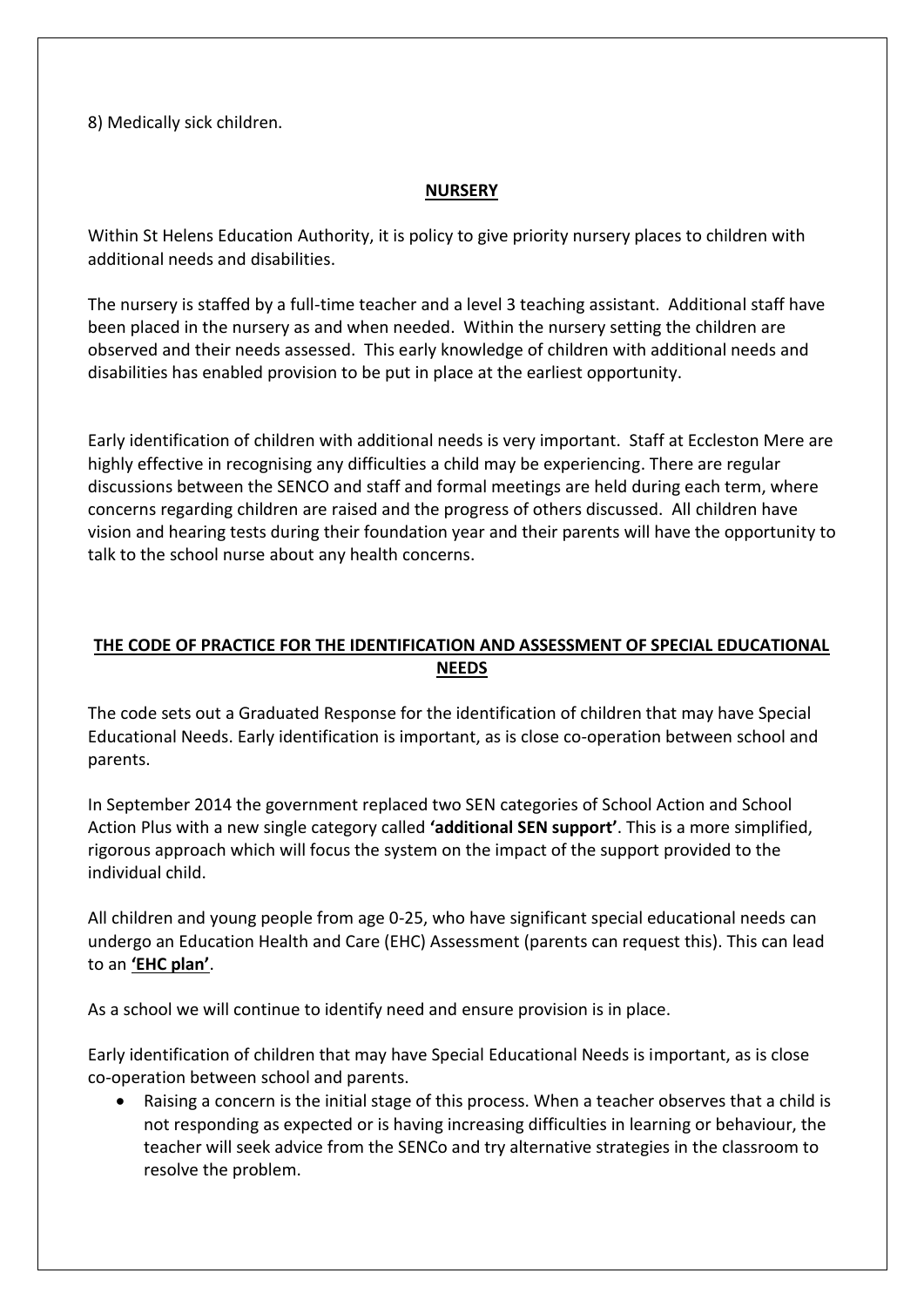- At this stage, a child will be placed on our 'Monitoring Register' in consultation with parents.
- The teacher, SENCo and parents will discuss the strategies that have already been tried and together they will judge the progress that ought to have been made and whether there are any other factors, which may be affecting the child. The parents may be able to help support the school in helping their child. If teachers and parents agree that interventions which are additional or different from the school's differentiated curriculum and other strategies are needed, this triggers additional SEN support as follows.

Information needs to be collected from

- The class teacher
- The SENCo
- Any professional working with the child in health or social services, with the parents' agreement
- The parents

The SENCo may also

- Carry out any further assessments needed
- Plan future support with the class teacher
- Monitor and review any action taken

The class teacher can

- Plan and deliver an individualised programme
- Work with the child on a daily basis

The SENCo and/or the teacher should

- Consult with parents about the plan
- Inform the parents about progress

Other school action might include:

- different learning materials
- special equipment
- individual or group support
- staff development in the use of alternative strategies
- adult time to plan interventions and/ or monitor progress

An individualised Student Support Plan (SSP) will include around 4 short term targets for each child. It will list strategies, provision and review dates.

The Student Support Plan (SSP) should record details that are additional to and different from the differentiated plan for the class. The Student Support Plan (SSP) should be discussed with parents and child.

If the child continues to make little or no progress in learning or behaviour, the school will need to seek help from outside agencies.

The interventions already implemented will need to be reviewed with some or all of these people

- the class teacher and learning support assistant (LSA)
- the support teacher
- health or social service professionals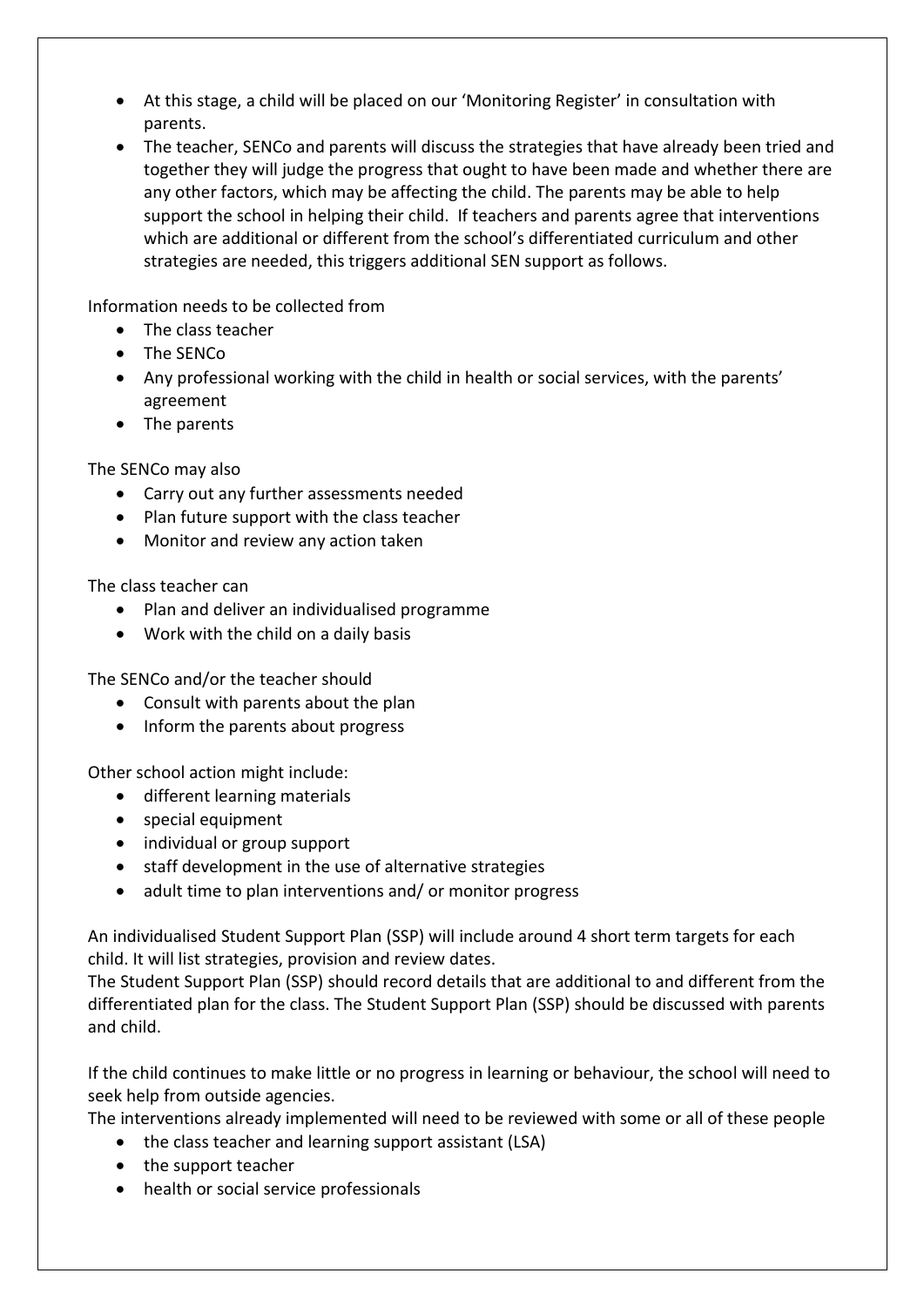• the English and Mathematics co-ordinators

They will consider the strategies tried, the targets set and any progress that has been made.

A new Student Support Plan (SSP) should be written to include new targets, new strategies and any specialist assessments needed from those already involved with the child, or from other specialist, such as Educational Psychologists. The agreement of the parents must be obtained before doing this.

Any further advice that is sought must be recorded, together with the results of the advice and the interventions taken. The parents and child should be involved in the drawing up of the Student Support Plan (SSP).

The class teacher is responsible for carrying out the interventions set out in the Student Support Plan (SSP). if the strategies employed do not result in an improvement in the child's learning, then further advice will be sought.

## **S.E.N. PANEL**

School has, made representation to the Provision Agreement Panel for additional funding to support children with Special Educational Needs and disability. For those children who receive topup funding an Annual Review of provision will be made and documentation submitted to panel.

## **Computing**

Pupils with Special Needs benefit from using I.C.T. as it enhances access to the curriculum, and this in turn encourages motivation and the development of skills ensuring significantly higher achievements. Therefore, the opportunities to utilise I.C.T. should be maximised. Software packages are used to develop literacy and numeracy skills and school has recently purchased a set of iPads. Apps are to be purchased which are beneficial to children with learning difficulties.

## **CHILDREN WHO ACCESS A DIFFERENTIATED CURRICULUM HAVE AN INDIVIDUAL TIMETABLE**

Timetabling is effective and ensures that all children with Special Educational Needs and disability receive individualised support throughout the school day as appropriate. This might be

- One to one support
- Small group support
- In class support
- Sensory support
- Life skills sessions
- Social groups
- Work with therapists/ Outside agencies
- I.C.T. Support
- Living Language
- Cooking groups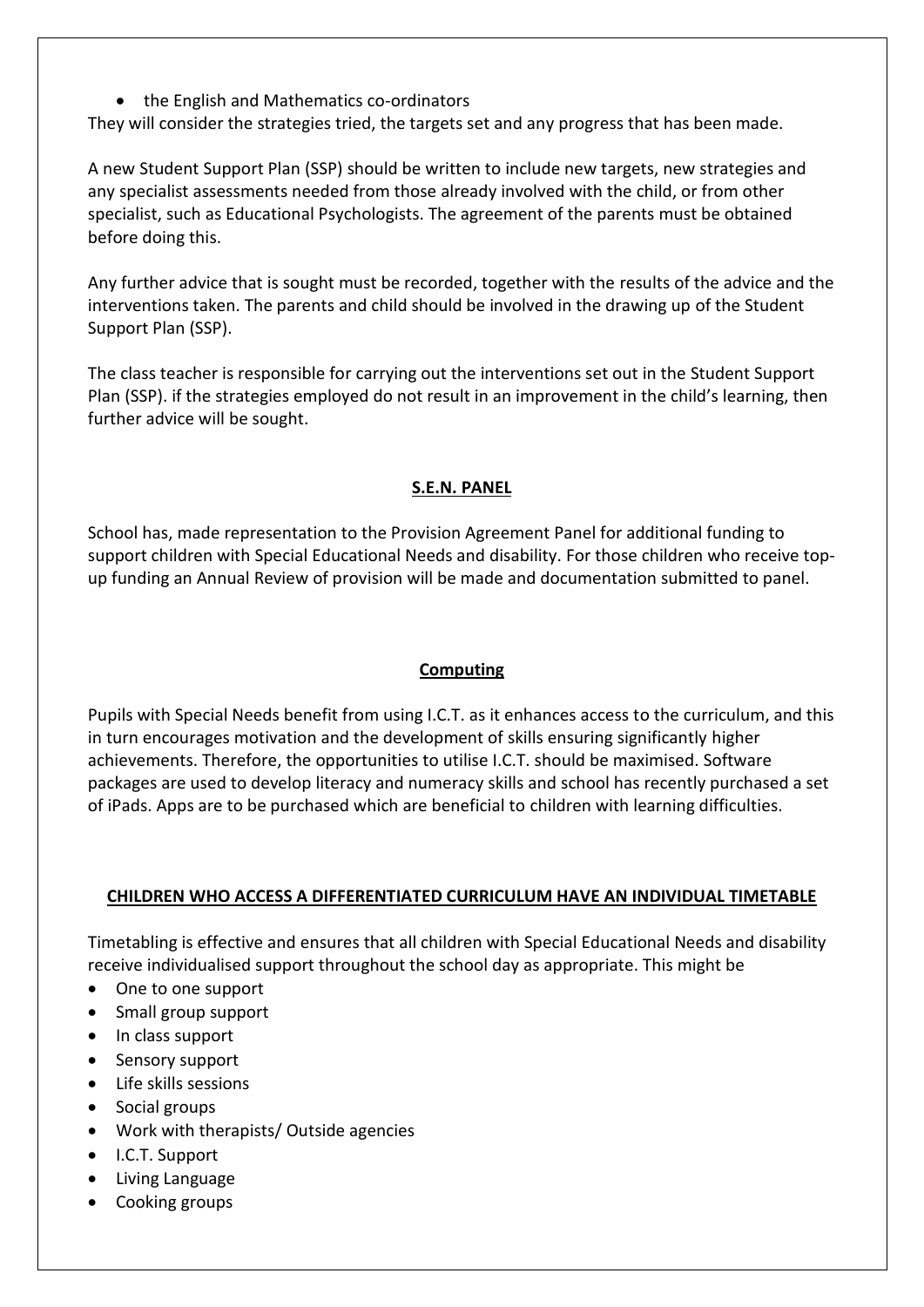- Sensory Science groups
- Social groups

#### **TARGET SETTING, TRACKING AND TESTING**

The following are used to assess and track children with Special Needs and disabilities

- a) Termly teacher assessments in all curriculum areas.
- b) Targets from the child's Student Support Plan (SSP)
- c) SATS / NFER tests
- d) Phonics Screening Check
- e) Next steps from pieces of class work
- f) Psychological testing
- g) Profiling
- h) Portage

The SENCO and the Head Teacher hold regular meetings to discuss the progress of these children and their assessment results are tracked and monitored very closely.

#### **SPECIAL NEEDS PLANNING AND ADMINISTRATION**

Half termly additional needs meetings take place involving class / year group teams. These meetings are used to:

- a) plan and write Student Support Plans (SSP)
- b) assess and evaluate Individual Education Plans
- c) discuss particular problems
- d) plan, teach and develop resources
- e) identify and discuss children causing concerns.
- f) Create provision mapping and review.

SENCO / Headteacher planning meetings take place regularly to discuss progress and identify particular problems.

At Eccleston Mere administrative support is provided for the SENCo each week. Mrs. Lees provides this support and undertakes the following tasks :

- a) taking minutes and typing of reviews and reports
- b) filing of confidential documents
- c) contacting agencies
- d) support for SENCo/ Head Teacher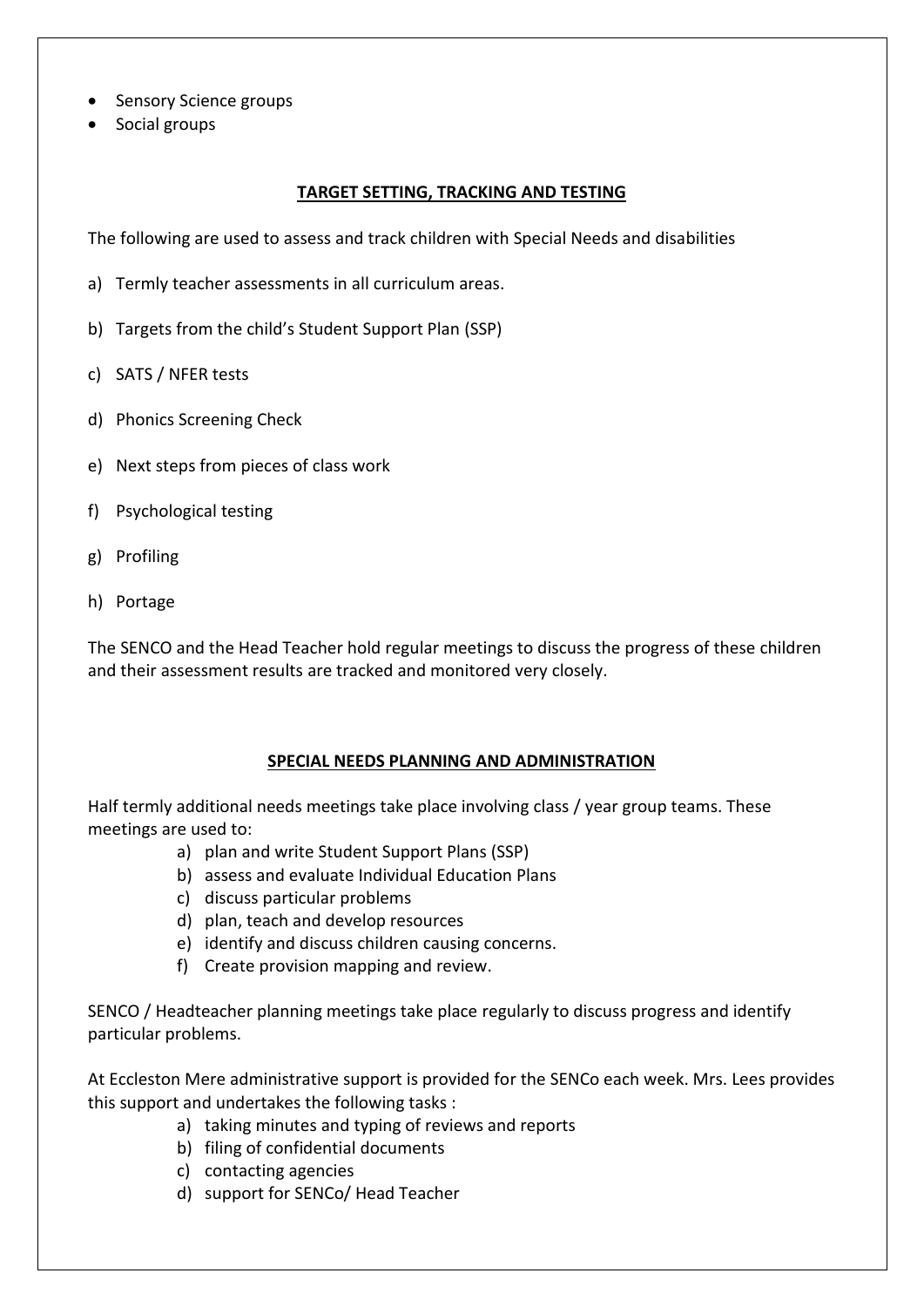e) liaison with parents

## The role of SENCO:

- Day to day operation of the school's Additional Needs Policy.
- Co-ordination of provision for children on the Code of Practice.
- Support advice and encouragement to staff.
- Student Support Plan (SSP) administration and guidance to all.
- Liaison with school's inclusion officer and other agencies.
- Chairing of review meetings.
- Organisation of paperwork to be submitted to the LA.
- Liaison and support to parents.

## **WAYS IN WHICH THE CURRICULUM MAY BE MODIFIED TO MEET PARTICULAR NEEDS**

- progression broken down into small achievable steps
- emphasis on oral responses
- reducing the amount of writing required
- to show understanding by providing a worksheet where mapping or matching activities suffice
- asking a child to demonstrate a process
- the use of a word processor or amanuensis
- emphasis on practical work in mathematics and science
- responses appropriate to the child
- planning and consultation well ahead of delivery
- innovative responses to meet particularly complex needs

We must ensure that learning is mastered and maintained. Many of our children will require constant repetition.

Comprehensive programmes are in place to meet the needs of individual children. Significant adjustments are made for all our children with additional needs and disability. Examples of individual programmes include:

- Living Language
- Beat it!
- INSYNC
- Seedlings and Sunflowers sensory programme
- SEN toolkit
- Speech and Language
- Occupational therapy programme
- Salley programme
- RM Easimaths

#### **SUCCESS CRITERIA AND MONITORING**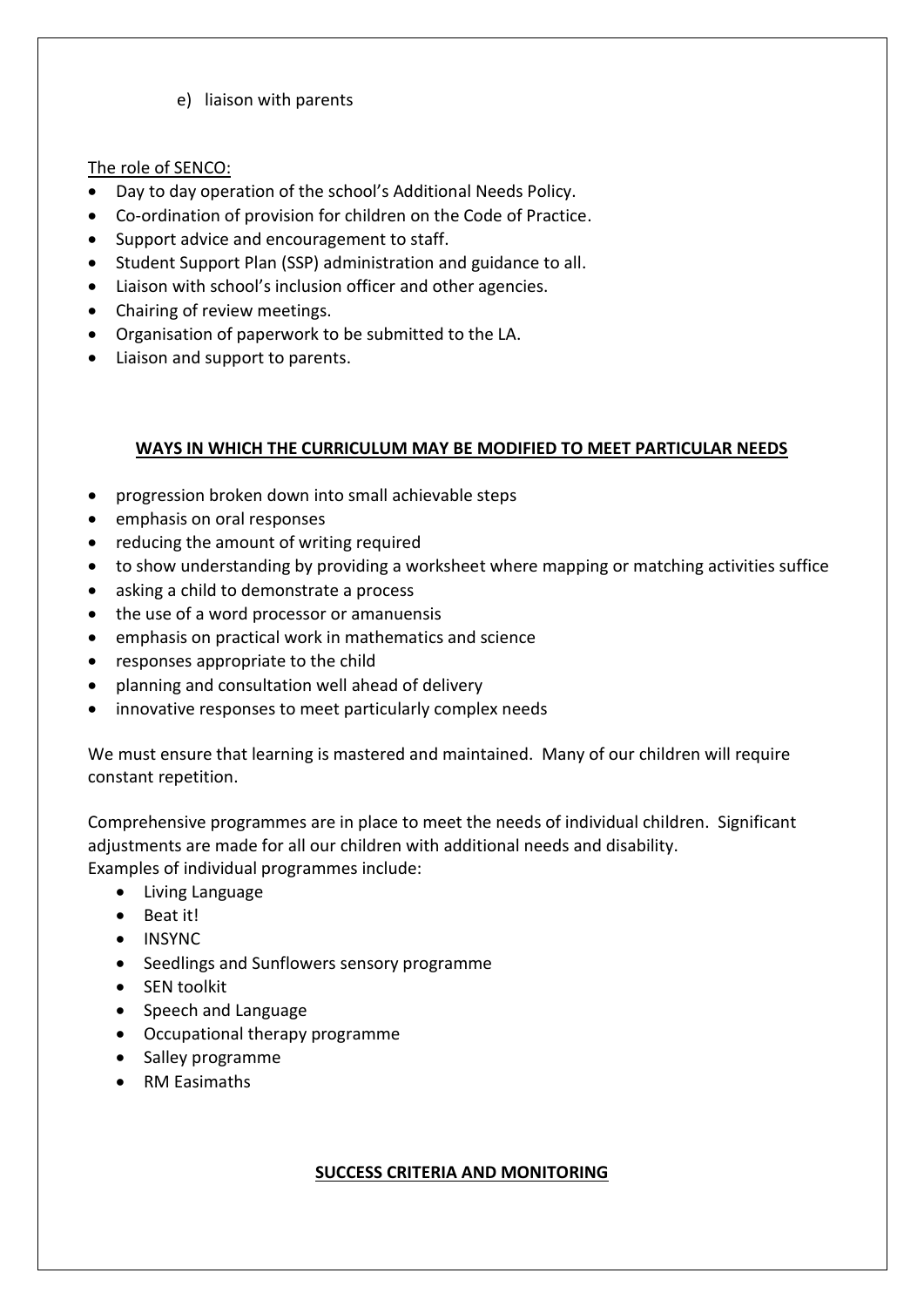The success of the Special Needs Policy in school will be judged by the following procedures.

- Monitoring by Headteacher and Additional Needs Co-ordinator. Each half term the work produced by the children is monitored to ensure targets are being met.
- Regular review of Additional Needs Action Plan, which is produced annually and kept by the Headteacher and forms part of the school's plan.
- Regular discussions between Additional Needs Co-ordinator and individual class teachers and support teachers/assistants.
- Regular informal and formal discussions with parents.

## **TRAINING AND DEVELOPMENT**

Additional Needs training is an important part of each year. It is our policy at Eccleston Mere to encourage all staff to develop specialist skills in additional needs and disability. Recent training includes

- Asthma and epilepsy training
- First Aid training including C.P.R. for babies and infants.
- Team Teach Training
- Epipen Training
- Seedlings and sensory diet Training
- Dyslexia Training
- Mental Health champions training
- SALT training
- Multi-sensory teaching training
- DESTY mentorship programme for emotional literacy and resilience training
- Enhance ASD training

The identification of training needs takes place during the assessment and performance management program.

# **FACILITIES AT ECCLESTON MERE**

## a) Sensory Room

This room is used by many children in the school and is of particular benefit to those children with complex needs such as autism. Resources within the room are used sympathetically to meet individual needs. Resources include a projector, bubble tubes, fibre optics, sky ceiling and sensory boxes.

b) Woodland Area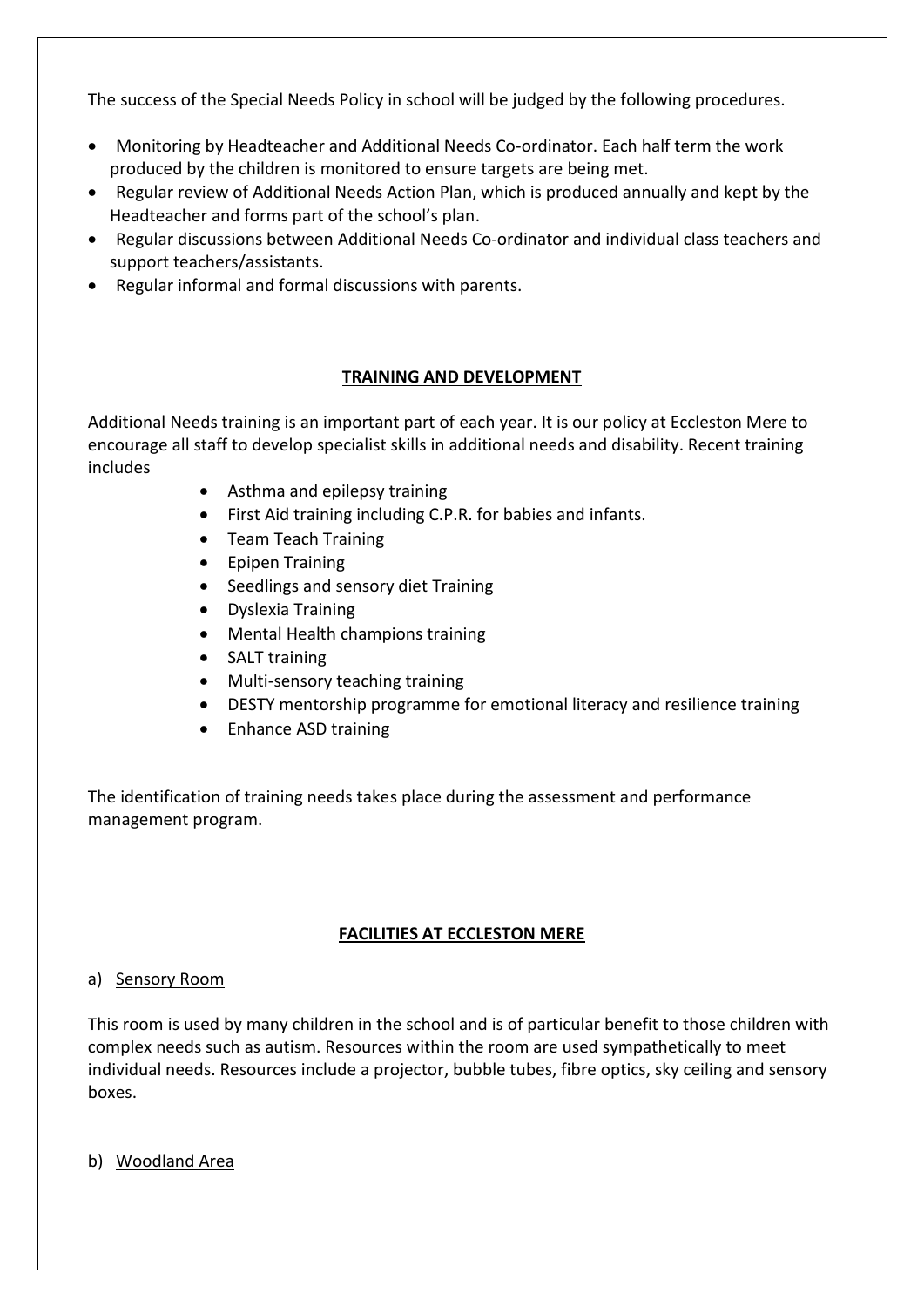A mature woodland area allows the children to explore using their different senses. It is often used throughout the school year to enhance experimental learning. Examples of activities include tent-building, campfire, cooking and mini-beast hunting.

## c) Lift

There is a lift in the school building that enables access to the upper floor.

## d) Changing Room

A disabled changing room is located on the upper floor of the school.

Other facilities include: a designated room for music, a dance and drama studio and large school grounds.

#### e) Outdoor Play area

Which includes wooden play equipment, small wheeled toys, water play, roleplay, construction and sensory play.

## **EXTERNAL AGENCIES**

The following agencies and individuals are regularly involved with children and staff at Eccleston Mere

- School Psychology Service
- Educational Audiology Service
- Speech Therapy Service
- Occupational Therapy
- Physiotherapy
- School Nurse Service
- Community Paediatrician
- Social Workers
- Learning Support Service
- Behaviour Improvement Team
- PACE
- CAMHS
- NSPCC
- Barnados
- Epilepsy Team
- Young carers

## **OTHER LINKS**

We also have links with the following agencies :

- Social Services Child Protection Unit (St. Helens, Lancashire and Liverpool)
- Child/Adolescent Psychiatry Team (CAP)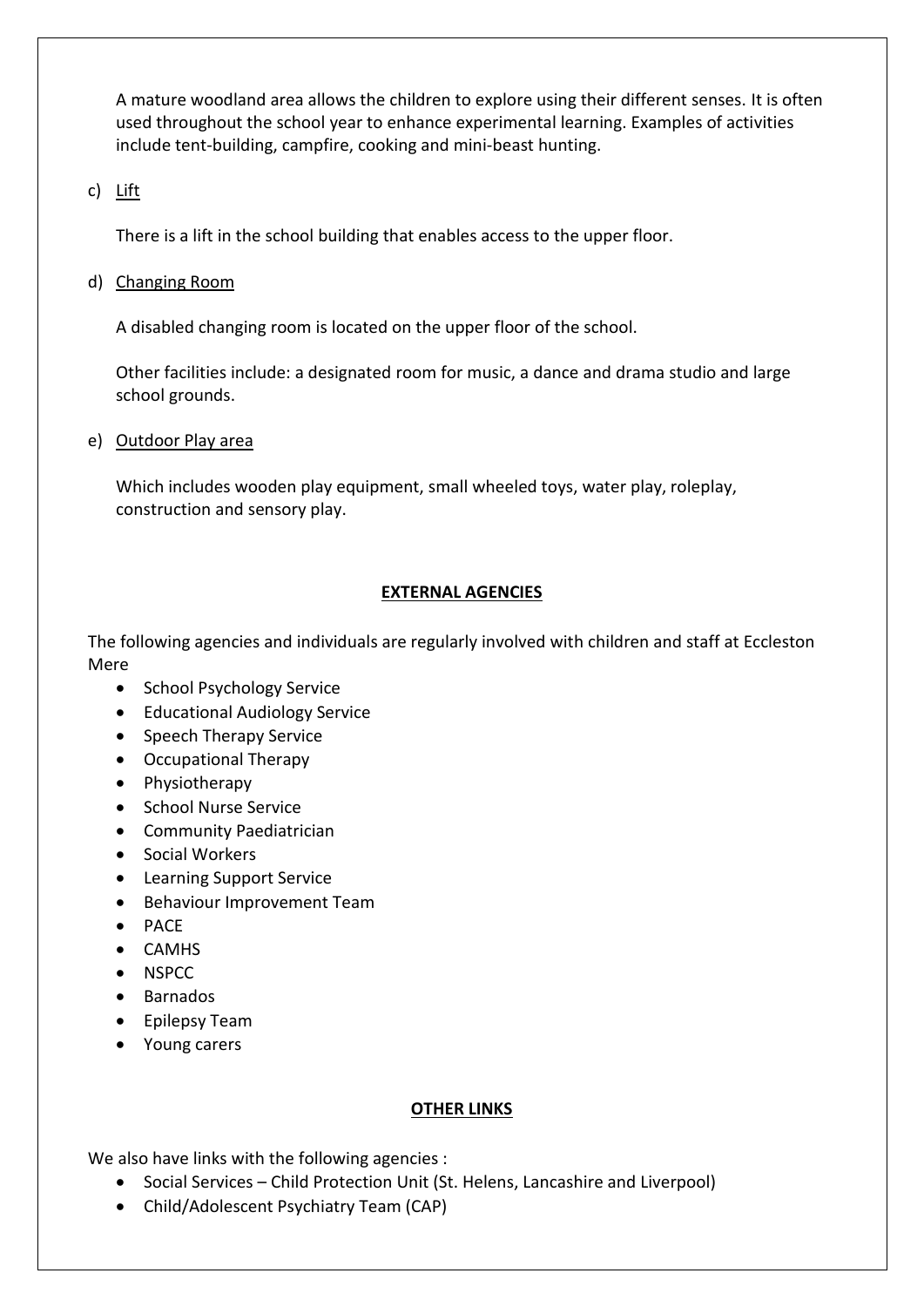- Knowsley and St. Helens Health Promotion Unit
- Knowsley and St. Helens Health Community Health Department,
- Specialist nursing services
- Sure Start
- CAMHS
- Young Carers
- LASCs

## **PARENTS AS PARTNERS**

At Eccleston Mere we recognise that parents play a key role in the growth and development of their children. With this in mind we try to ensure full co-operation between school and parents so that all are aiming for the same goal – that of enabling the child to reach his/her full potential. Whilst parents are very welcome to chat to class teachers about their child's progress, more formal meetings are arranged each half-term where parents can discuss at length, the provision of I.E.P.'s and the impact of these plans on their child's learning.

## **REVIEW PROCEDURES**

When a child has an EHCP, a formal annual review takes place involving the SENCO, parents, class teacher and Learning Support Assistants. Sometimes the Educational Psychologist, Speech Therapist, Secondary School Representative, LEA representative, therapists may attend. All parents are informed in writing of the date and time of the review meeting approximately one month beforehand. A report is then provided for the LEA.

When children are due to transfer to another phase, planning for this will be started in the year prior to the year of transfer. Advanced planning for pupils in Year 5 will allow appropriate options to be considered. The SENCo or Head Teacher will liaise with the SENCo of the secondary schools serving the area to ensure that effective arrangements are in place to support pupils at the time of transfer.

When pupils move to another school their records will be transferred to the next school within 15 days of the pupil ceasing to be registered, as required under the Education (Pupil Information) Regulations 2000. If a pupil makes sufficient progress a statement may be discontinued by the Education Authority.

Children receiving additional funding have progress is reviewed each half term with the class teacher parents as necessary. Parents are fully informed about the education that their child is receiving and how provision for this is being made.

#### **COMPLAINTS PROCEDURE**

Any parent who has any concerns about any aspect of their child's additional needs provision, should first approach the class teacher who will be happy to discuss the work that is taking place.